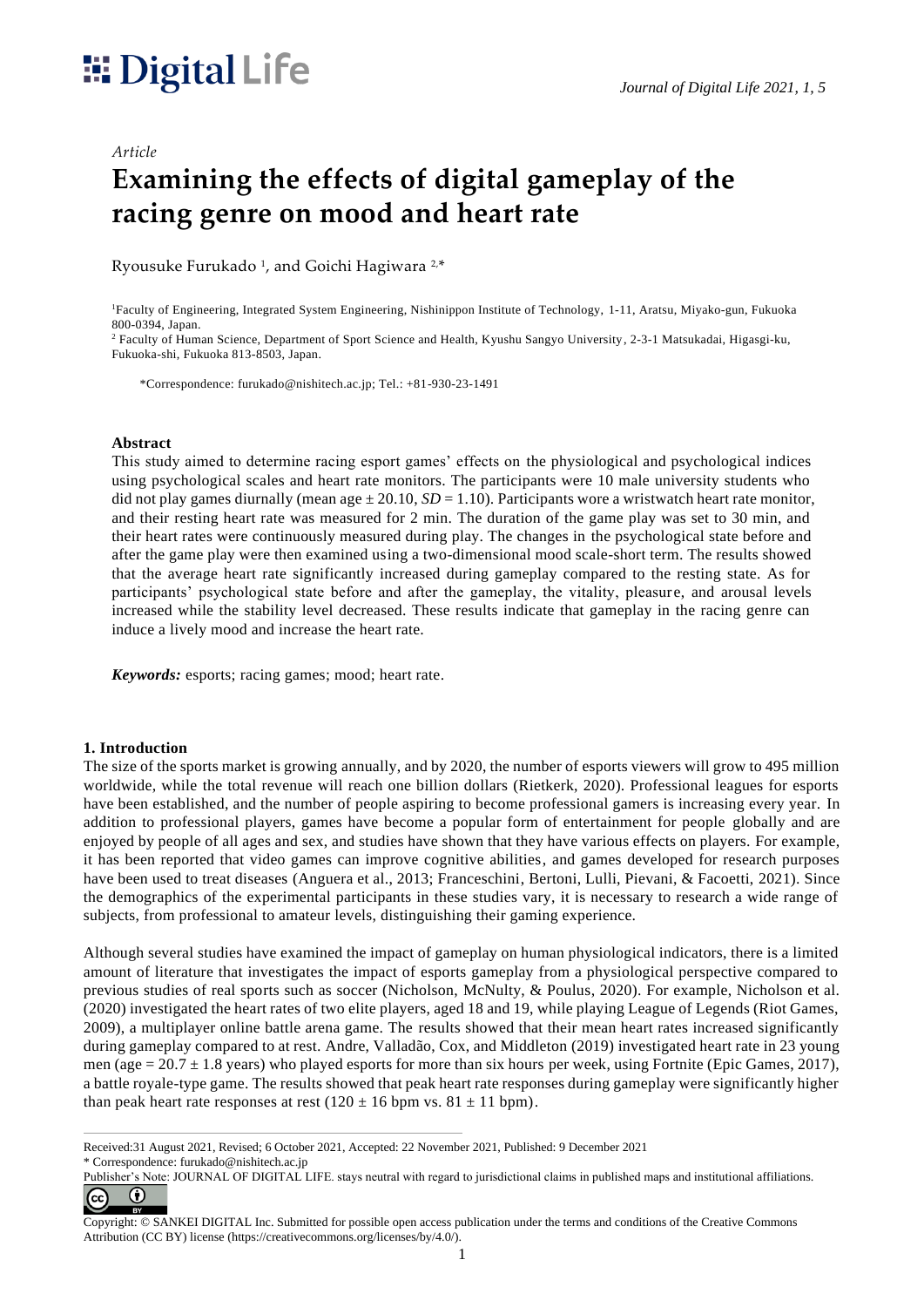#### Effects of gameplay of the racing genre on mood and heart rate Furukado and Hagiwara

These previous studies have studied elite players and light gamers who are regularly engaged in esports games and reported that gameplay improves average heart rate. Campbell, Toth, Moran, Kowal, and Exton (2018) pointed out that while considering game effects, it is necessary to distinguish between the types of video games played and the evidence for their effects. Therefore, when researching esports, it is expected that gameplay's effects on heart rate and mood can be clarified by defining the game genre and attributes of the experimental participants. Similar to the first-person shooter (FPS) and multiplayer online battle arena (MOBA) genres, games in the racing genre require a series of quick and accurate decisions. Moreover, the racing mode has a high perceptual and cognitive load and requires sustained attention while considering the possibility of collisions with many cars. Furthermore, the car racing genre is characterized by the fact that it does not take long to learn the game rules, making it easy for n on-gamers with no prior gaming experience to tackle. Moreover, many games in the racing genre do not contain violent depictions, thus, are easily accepted by people of all ages. For these reasons, we chose the racing genre for this study, targeting non-gamers. Leis and Lautenbach (2020) stated that, regarding esports research, not only physiological processes need to be addressed, but also psychological processes. For example, Pallavicini, Pepe, and Mantovani (2021) reported that gameplay was effective in reducing psychological stress, regardless of age.

However, there are only a few reports on moods esport gameplay induce since it is difficult to ascertain quantitative data. Although mood changes during gameplay can be estimated by analyzing heart rate variability, the use of a subjective psychological state rating scale provides a better grasp of the psychological state. In this study, we used the two-dimensional mood scale-short term (hereafter referred to as TDMS), a psychological scale developed by Sakairi, Soya, and Kizuka (2009). TDMS can measure both the negative and positive psychological states through self-monitoring of a subject's psychological state (mood). Additionally, TDMS is based on a theoretical model in which mood is a two-dimensional structure comprising two orthogonal axes: arousal and pleasure. Mood is the affect of relatively long duration and low intensity, while emotion is an affect of relatively long duration and high intensity (Arimitsu, 2002). Therefore, the TDMS measures body-induced mood rather than stimulus-responsive emotion, which is an appropriate scale for examining the relationship between physiological states, behavioral responses, and psychological states. In addition, the TDMS has the advantage of measuring mood in a short period of time (one minute), thus placing less burden on the experimental participants. However, only a few studies have used the TDMS to investigate gameplay's effects on human mood.

In light of the above, it is important to use both indices together to examine the physiological and psychological changes in humans caused by gameplay. Therefore, the purpose of this study was to clarify the effects of gameplay in the racing genre on non-gamers heart rates and mood.

#### **2. Methods**

#### *2.1. Participants*

The experimental participants were 10 healthy male university students (Age:  $20.10 \pm 1.10$  years old, Height: 170.40  $\pm$  4.74 cm, Bodyweight: 63.90  $\pm$  4.70 kg; Mean value  $\pm$  Standard deviation), and were non-gamers with less than one hour of gameplay time per week. Participants were informed of the study's purpose, content, and risks (orally and in writing), and written consent was obtained. We also explained that they could withdraw from the experiment at any time. Approval was obtained from the institutional review board of Kyushu Sangyo University (No.2021-00002, May 20, 2021). After the completion of the experiment, the participants were given a book card worth 3000 yen as a monetary reward.

#### *2.2. Method for measuring and evaluating heart rate during gameplay*

An optical heart rate (OHR) monitor, Polar A370 (Polar Electro, Kempele, Finland), worn like a wristwatch, was used to measure the heart rate during gameplay. The device was fitted just below the Ulnar styloid process on the dominant and opposite arms. The device's heart rate measurement range was 30–240 bpm.

#### *2.3. Methods for measuring and assessing psychological state*

The TDMS developed by Sakairi et al. (2009) was used to measure the psychological state (mood) before and after gameplay. The TDMS is a psychological scale written in Japanese, based on a two-dimensional (arousal  $\times$  pleasure) mood model, which can easily measure the fluctuation of the psychological state. Participants were asked to respond to eight items expressing their psychological state using a six-point scale ranging from "0: not at all" to "5: very much so." Based on the results, the factor scores for vitality (4 items:  $-10$  to  $+10$  points) and stability (4 items:  $-10$  to  $+10$ points) were calculated. In addition, using the scores of vitality and stability, the pleasure level (vitality + stability: -20 to +20 points) and arousal level (vitality - stability: -20 to +20 points) were calculated to measure the four types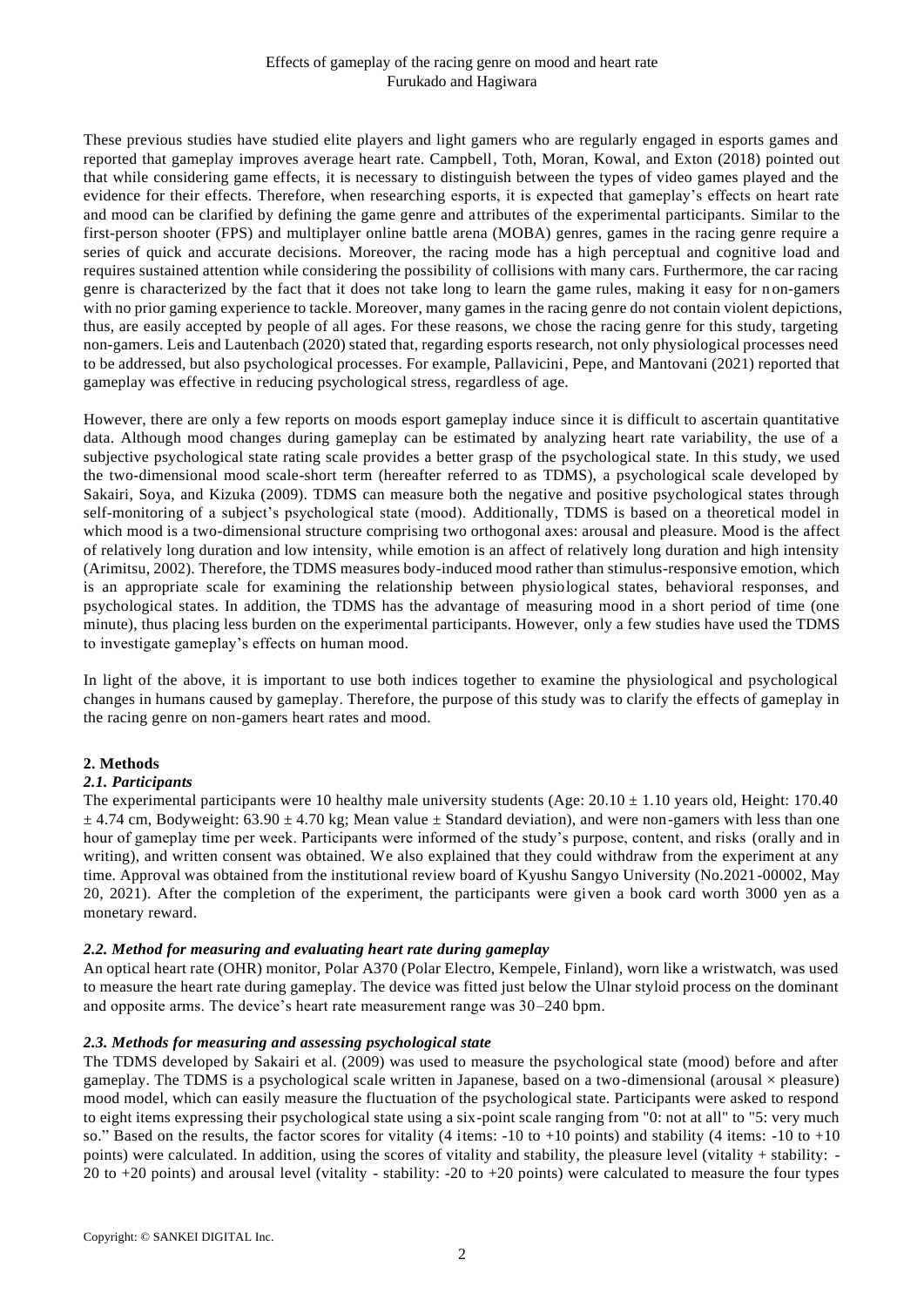of psychological states. The psychological states indicated by the scores on each scale are as follows:

1. Vitality level: The level of psychological state (activation) with high vitality and low vitality as the two poles. A positive score indicates a state of energy and liveliness, while a negative score indicates a state of lethargy and listlessness.

2. Stability level: The level of psychological state (relaxation) with high stability and low stability as the two poles. A positive score indicates a relaxed and calm state, while a negative score indicates an irritable and nervous state.

3. Pleasure level: The overall pleasure level of the psychological state, with pleasure and displeasure being the two extremes. A positive score indicates a positive and pleasant mood, while a negative score indicates displeasure and a negative mood state.

4. Arousal level: The overall level of arousal of a psychological state with extremes of high arousal and low arousal. A positive score indicates high arousal and energetic mood, while a negative score indicates low arousal and a listless mood state.

# *2.4. Adopted Game and Driving simulator*

The participants in the experiment had no experience with the racing game employed in this study, Gran Turismo Sport (Sony Interactive Entertainment Inc., 2017). Gran Turismo Sport is a highly competitive esports title and has also been selected for the Olympic Virtual Series-Motor Sports event. Gameplay conditions were standardized among the participants. The course used was "Northern Isle Speedway," and the car model was the "Mitsubishi Lancer Evolution Final Edition Gr.B. "

The experiment used a fixed simulator consisting of a 29-inch display (TOSHIBA 32S20, Japan), a distance-adjustable gaming chair (Playseat Evolution Alcantara, Netherlands), and a steering wheel game controller (Logitech G29 - LPRC-15000d, Logitech, USA). When the participants sat in the driving seat, their eye height was adjusted to be at the midpoint of the display.

#### *2.5. Procedures*

Participants first entered the experimental room and filled out questionnaires about their demographics and gameplay experiences. To stabilize the readings, the participants were reminded not to speak or move their bodies significantly during the experiment. Next, to minimize the influence of the mood state of the experimental participants, they were seated in a chair for 5 min and asked to rest with their eyes open. Then, a heart rate monitor was attached, and the resting heart rate was measured in the open-eyed state in the sitting posture for 2 min. Subsequently, the current mood (psychological state) was measured using the TDMS. After the TDMS measurement was completed, the participants were seated at the car racing gameplay seat, and the game rules were explained. The game duration was 30 min. Simultaneously as the start of the gameplay, heart rate monitoring measurements were started. The heart rate measurement was terminated concurrently at the end of the gameplay, and TDMS was immediately conducted to measure the mood of the experimental participants after the gameplay.

# *2.6. Analysis*

We utilized a paired t-test to compare the mean and peak heart rates at rest with the mean and peak heart rates during gameplay. To confirm the changes in the psychological state before and after gameplay, the scores for vitality, stability, pleasure, and arousal calculated by TDMS were analyzed using a paired t-test.

Subsequently, to clarify the intercorrelations for heart rate and mood indices, the correlation coefficients (Pearson's product-moment correlation coefficients) were calculated and compared between rest and gameplay conditions changes in measures. Finally, race records recorded at the end of gameplay were employed as game performance to examine the relationship between physiological and psychological indices.

IBM SPSS Statistics software (version 28.0) was used for all statistical analyses. The significance level was set at 5%. A standardized measure was used to calculate the effect size, which did not vary with sample size. In addition, the effect size of Cohen's *d* index (*d*) was calculated using unbiased variance to estimate the population value.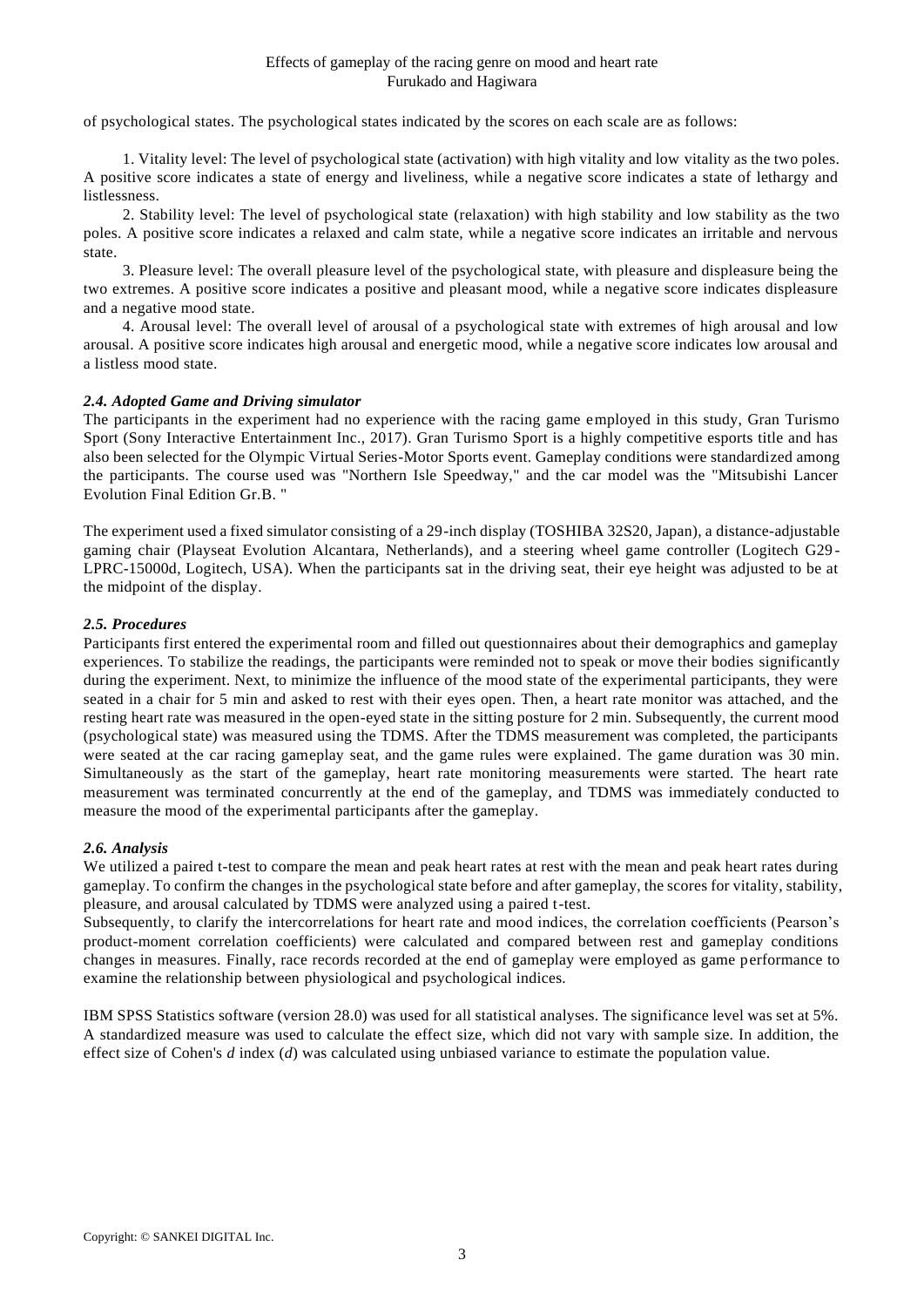#### **3. Results**

# *3.1. Gameplay's effects on heart rate*

To determine the effect of 30 minutes of gameplay on heart rate, the average heart rate at rest was compared to the average heart rate during gameplay. The results showed that the heart rate during gameplay ( $M = 91.20$ ,  $SD = 7.05$ ) was significantly higher than that during rest  $(M = 73.30, SD = 11.17)$   $(t(9) = -5.10, p < .001, d=1.87)$  (Figure 1a). Similarly, there was a significant increase in peak heart rate during game play (*M* = 108.40, *SD* = 11.87) compared to that at rest  $(M = 82.10, SD = 10.34)$   $(t(9) = -5.19, p < .001, d = -2.36)$  (Figure 1b).



*Figure 1.* Comparison of Mean Heart Rate (a) and Peak Heart Rate (b) in Resting and Gameplay Conditions. The error bars represent standard deviations of the mean, \*\*\*=  $p$ <.001 between conditions.

# *3.2. Comparison of psychological state (mood) before and after gameplay*

To clarify the changes in the psychological state before and after gameplay, vitality, stability, pleasure, and arousal levels in the TDMS were analyzed. Table 1 shows that the vitality, pleasure, and arousal levels were significantly higher after the gameplay than before. Contrarily, the stability level scores were significantly lower after gameplay than before. Figure 2 also shows the characteristics of the psychological state on a two-dimensional graph using the vitality and stability scores before and after gameplay. Before the gameplay, the vitality score was  $(M = -2.40, SD =$ 3.47) and the stability score was  $(M = 7.90, SD = 1.97)$ , indicating a psychological state suitable for rest. After gameplay, the vitality ( $M = 6.50$ ,  $SD = 2.59$ ) and stability ( $M = 3.50$ ,  $SD = 4.45$ ) scores indicated that the psychological state was suitable for activity.

#### Table 1

Changes in Psychological State Before and After Gameplay

|                 | <b>Before</b><br>Gameplay |        | After<br>Gameplay |        |         |                  | 95% CI   |         | Cohen's |
|-----------------|---------------------------|--------|-------------------|--------|---------|------------------|----------|---------|---------|
|                 | $\overline{M}$            | (SD)   | M                 | (SD)   | t(9)    | $\boldsymbol{p}$ | LL       | UL      | d       |
| Vitality level  | $-2.40$                   | (3.47) | 6.50              | (2.59) | $-7.62$ | < 0.01           | $-11.54$ | $-6.26$ | $-2.88$ |
| Stability level | 7.90                      | (1.97) | 3.50              | (4.45) | 2.76    | .02              | 0.80     | 8.00    | 1.29    |
| Pleasure level  | 5.50                      | (3.54) | 10.00             | (3.86) | $-4.10$ | .003             | $-6.98$  | $-2.02$ | $-1.21$ |
| Arousal level   | $-10.30$                  | (4.40) | 3.00              | (6.18) | $-5.18$ | < 0.01           | $-19.11$ | -7.49   | $-2.49$ |

*Note*. *M=* Mean; *SD=* Standard Deviations; *N* = 10; Cl = Confidence Interval; LL = Lower Limit; UL = Upper Limit.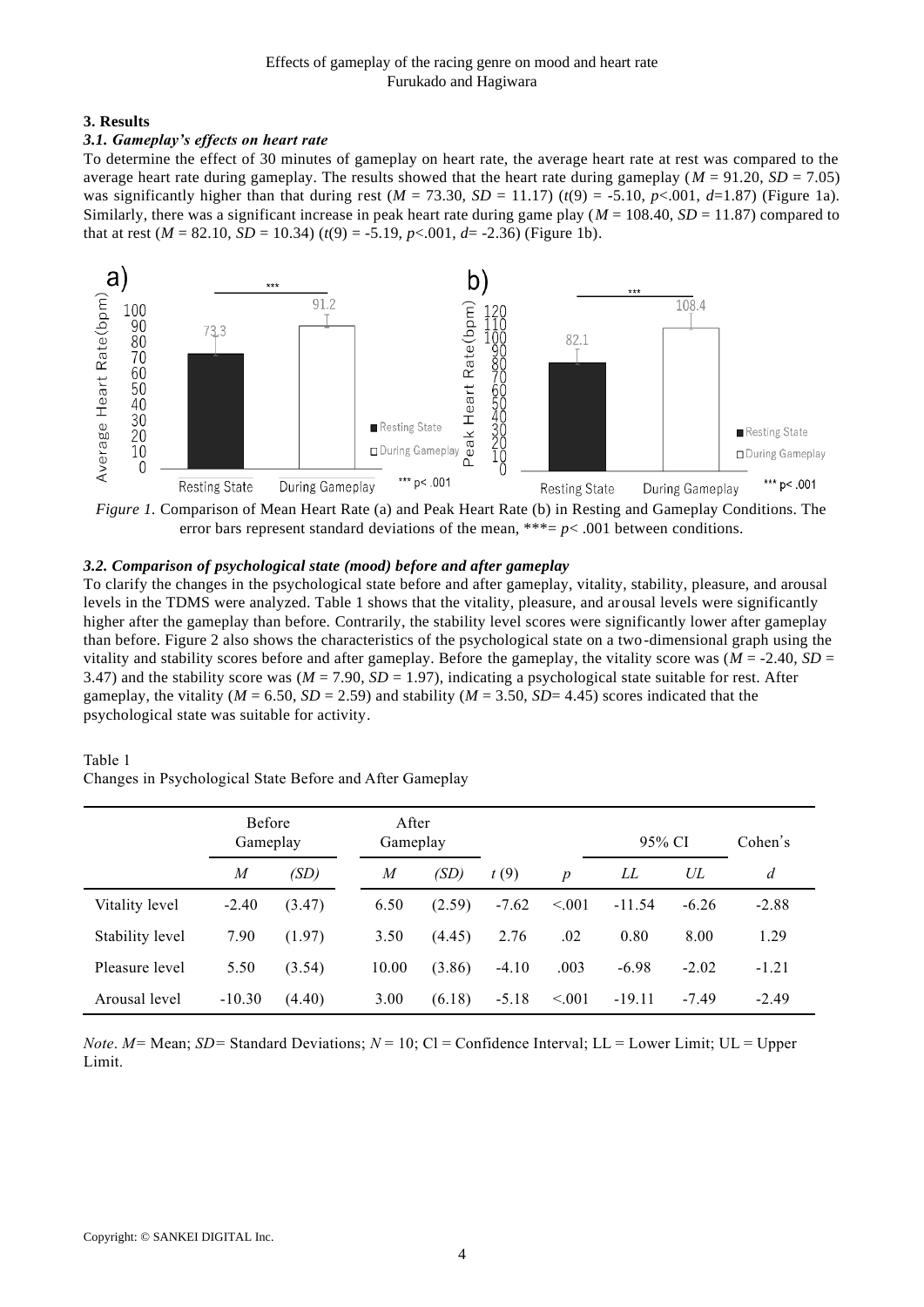# Effects of gameplay of the racing genre on mood and heart rate Furukado and Hagiwara



*Figure 2*. Mood changes before and after gameplay. The mean values of the Vitality and Stability scores of the groups before (black circles) and after (white circles) gameplay are plotted as psychological states. The error bars on the Stability and Vitality axes indicate the standard deviations of the mean.

# *3.3. Relationship between heart rate and mood index and game performance*

When the amount of change between resting and gameplay was calculated for the  $1-6$  measurement items shown in Table 2, no correlation was found between heart rate and the four mood indices obtained by the TDMS.

#### Table 2

Summary of the Interrelatedness of Heart Rate and Mood Indices by the Amount of Change Between Conditions

| Measure<br>(Variation between Conditions) |         | 2       | 3      | $\overline{4}$ | 5       | 6      |
|-------------------------------------------|---------|---------|--------|----------------|---------|--------|
| 1. Vitality                               |         | .73     | .24    | $.90**$        | $-.035$ | $-.36$ |
| 2. Stability                              | $.73*$  |         | $-.48$ | $-95**$        | $-19$   | $-.39$ |
| 3. Pleasure                               | $-.24$  | $-.48$  |        | $-.19$         | .046    | .035   |
| 4. Arousal                                | $-90**$ | $.95**$ | $-19$  |                | $-.13$  | $-.40$ |
| 5. Average HR                             | $-.035$ | $-.19$  | .046   | $-.13$         |         | $.64*$ |
| 6. Peak HR                                | $-.36$  | $-.39$  | .035   | $-.40$         | $.64*$  |        |

*Note*. Each index represents the amount of change between resting and gameplay conditions.  $N = 10$ ; HR = Heart Rate. \**p*<.05; \*\**p*<.01.

The mean and standard deviation of the game performance (race record) of each experimental participant were *M*=178.92(sec), *SD*=4.74, respectively. Note that the smaller the value of the race record, the higher is the performance. In conjunction with the results in Table 2, we examined the relationship between the performance data and the heart rate and mood indices and found no relationship between these variables.

#### **4. Discussion**

This study aimed to clarify the effects of playing esport-racing games on the physiological and psychological indices of non-gamers. In terms of physiological indices, both mean and peak heart rates were significantly highe r during gameplay than while resting. One possible reason for this result is the influence of the game genre. Gran Turismo is a race with 19 computer machines in which a single mistake in pedal operation or steering wheel operation is likely to cause a crash or cause the player to go off course and lose position. Therefore, games of this type require a high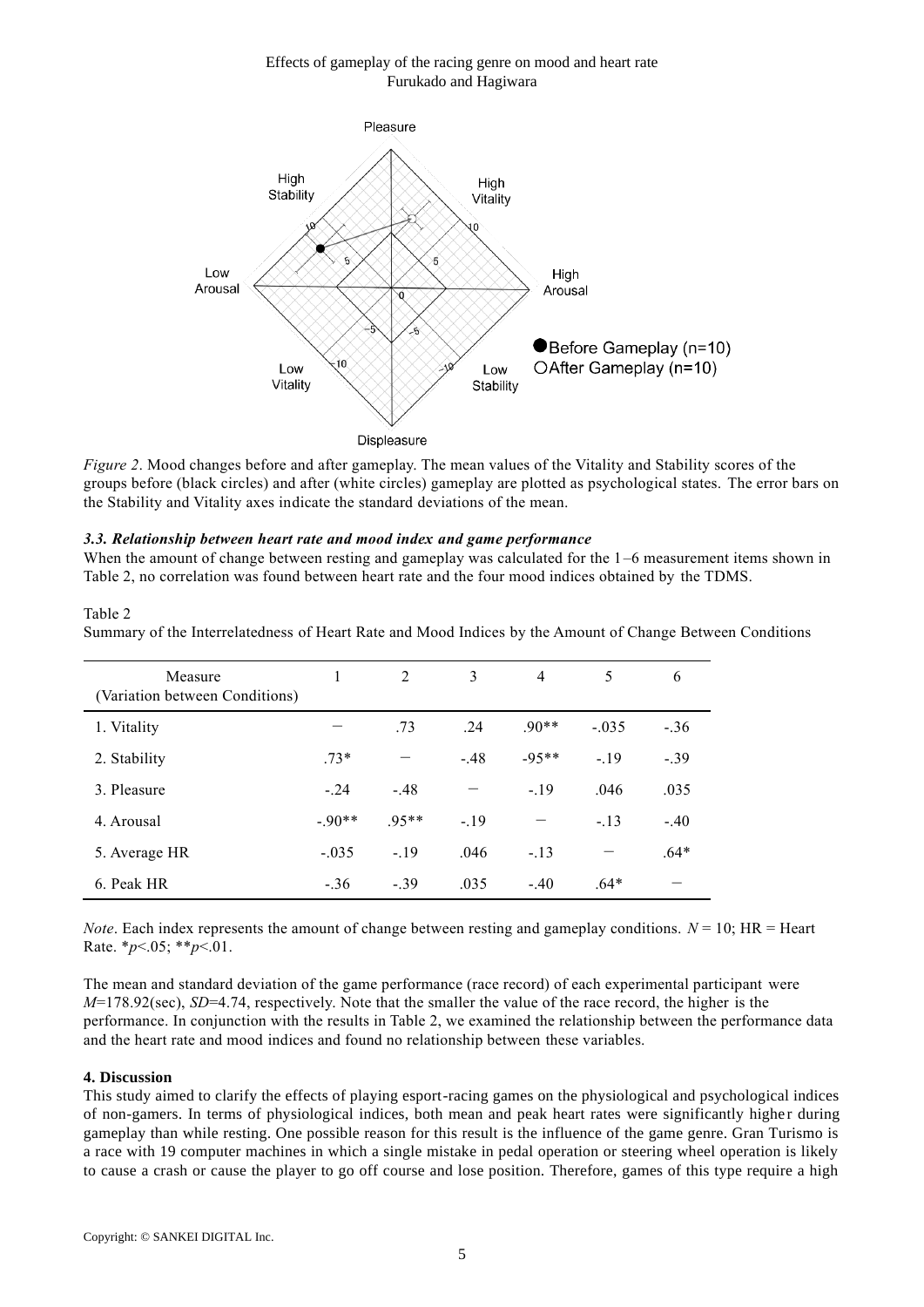#### Effects of gameplay of the racing genre on mood and heart rate Furukado and Hagiwara

level of action, similar to FPS games, MOBA games, and fighting games. The action here refers to the level of game operation, and action video games are characterized by transient events, speed in terms of moving objects, high perceptual and motor load, and an emphasis on peripheral processing (Bavelier & Green, 2019). Wang and Perry (2006) reported a significant increase in heart rate and other parameters before and after gameplay using a fighting game in 21 boys aged 7 to 10 years. Thus, the results obtained in this study are consistent with those of previous studies in similar fields.

Skoluda et al. (2015) stated that heart rate is a parameter that responds quickly when physiological and psychological stressors are encountered. It has also been reported that heart rate measurement can estimate arousal on a calm-excited axis (Drachen, Nacke, Yannakakis, & Pedersen, 2010). However, with only heart rate data, it is difficult to estimate whether the psychological state during gameplay was displeasure arousal or pleasant arousal. Therefore, we used a psychological scale to understand the mood generated by the increase in heart rate due to gameplay. We examined the changes in the mood before and after gameplay using a simple psychological state measurement scale (TDMS) and found that arousal, pleasure, and activity levels were higher after gameplay. These results suggest that gameplay induces a lively and energetic mood and a positive state of arousal. Although the stability scores decreased, the postgameplay scores were in the positive range (*M*=3.50, *SD*=4.45), suggesting that the participants changed from a high pleasure and calm state before gameplay to an area of normalcy (Sakairi et al., 2009). This may have been influenced by factors such as the need for sustained attention required by racing games.

To visualize the characteristics of the psychological state at the time of measurement and understand the direction of change in the psychological state before and after gameplay, the results obtained by TDMS were plotted on a two dimensional graph. From the direction of the arrows shown in Fig. 2, it can be confirmed that before gameplay, the psychological state was high in stability and slightly low in vitality, but after gameplay, the mood changed in the direction of increasing vitality. In other words, 30 minutes of gameplay changed the mood from one suitable for rest to one suitable for the activity, indicating gameplay's activation effect. Mood induced by gameplay can be an important factor in structuring an effective intervention program. This is because gameplay is an efficient method of inducing positive mood and active states, and positive emotional changes due to gameplay enhancing cognitive performance (Franceschini et al., 2021). Therefore, intervention in gameplay before or during cognitive tasks such as work or study may lead to improved work efficiency. In the future, it will be necessary to examine the duration of mood induced by gameplay.

As described above, gameplay in the racing genre can induce an active mood with little physical activity ; however, it should not be used as a substitute for actual physical exercise. Sousa et al. (2020) reported that esports is different from true aerobic exercise because they are less strenuous and more prone to physiological changes caused by stress hormones secreted by the adrenal glands. Therefore, it is important to consider the synergistic effects of gameplay and exercise on mood when using exergaming genres that involve physical activity, such as dancing and fitness. Moreover, physically disabled people who face difficulty part-taking in physical activity in their daily lives may find it effective to use games for relaxation and activation while considering the game genre.

In the racing game used in this study, as in FPS, MOBA, fighting, and action games, if the concentration is lost even for a short period, game performance drops significantly. Conversely, role-playing games and simulation games allow players to play at their own pace and in a relaxed mood. Therefore, racing games are considered to use different levels of cognitive skills compared to role-playing and simulation games. Based on these considerations, it will be possible to adjust one's mood to a desirable state by selecting and using games that are more suitable for different purposes, such as relaxation and activation, by investigating the effects of gameplay on one's mood and taking into account differences in game genres and content.

Previous studies have reported an increase in heart rate due to gameplay, but it was unclear whether this was necessarily due to changes in mood. In the context of our study, the bivariate correlation did not show a statistically significant association between our heart rate index and mood index measures. However, we considered the research significant in that we examined the relationship between the two variables using psychological scales in combination.

Furthermore, no association was found between game performance and the mean or peak heart rate in the non-gamers included in this study. Additionally, the gameplay of the racing genre tended to induce a lively and active mood, regardless of the superiority of performance. This may be since non-gamers felt excited and energized by the first game they played. In the future, differences in gaming skill levels and gaming experience should also be considered. If you are a professional esports player, the standard deviation in the amount of change in heart rate may be smaller if you play a game that you are familiar with and played regularly. On the contrary, it is possible that players with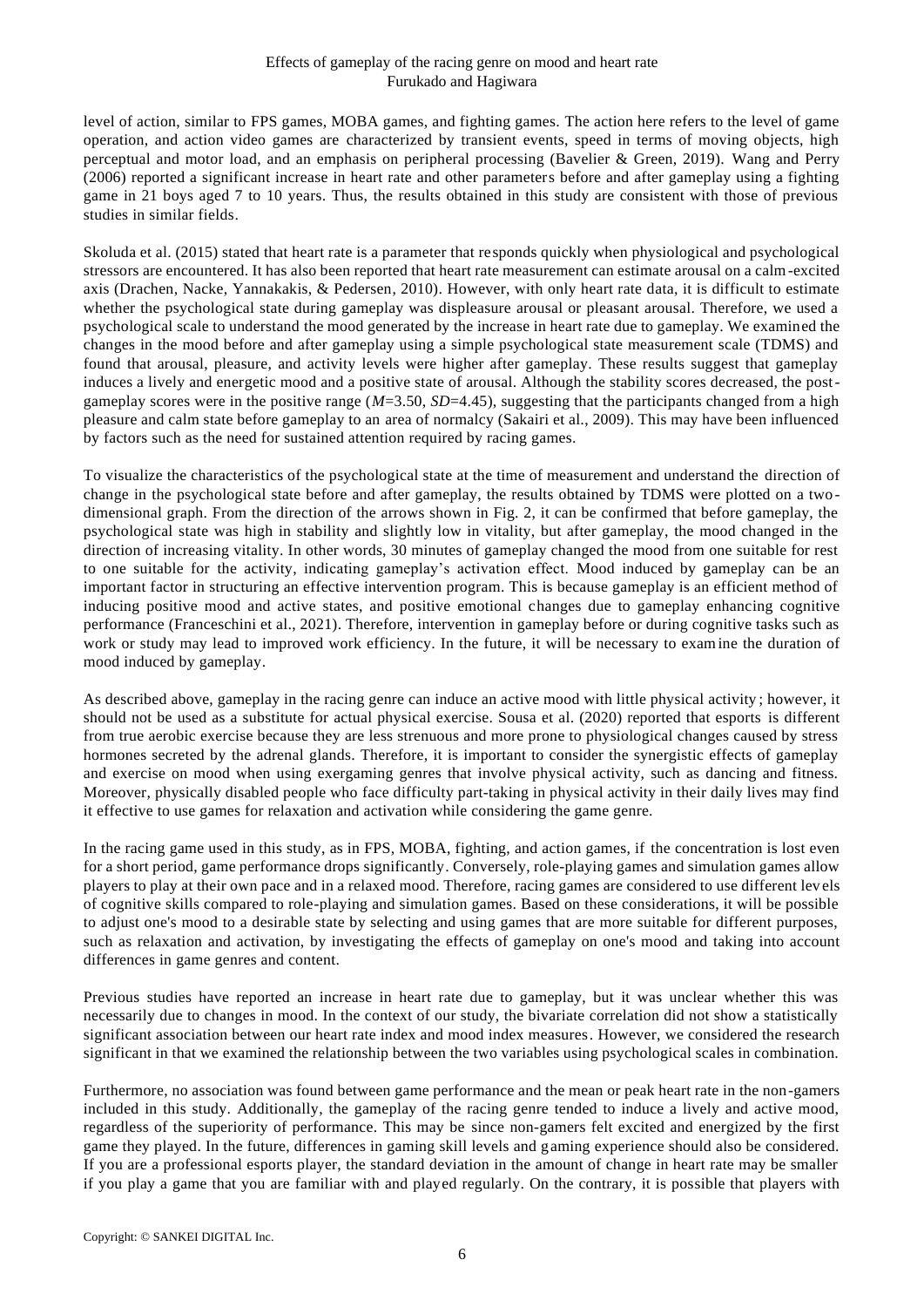higher skill levels may have higher readiness than beginners and may experience greater fluctuations in the heart rate because they are more focused and engaged in the game. The accumulation of data on these points will contribute to the development of research on esports.

This study has some limitations. First, we need to compare the physiological and psychological indices of the experimental participants according to their different attributes (sex, skill level, game genre preference, and game genre). Avid players, such as participants in esports competitions, may have different changes in physiological and psychological indices during gameplay. This is in comparison to non-gamers in order to compare with their usual performance. Moreover, examining the effects of the differences in game genre preferences would allow for more effective use of esports for mood change. Finally, in this study, since the open-eyed sitting state was used as the resting state (baseline), physiological and psychological changes from the baseline could also occur simply by doing something (e.g., watching a TV screen). Therefore, by collecting heart rate data during TV screen viewing, we can refer to the physiological and psychological changes that occur due to race gameplay. In the future, a control group with a sufficient sample size should be established to examine these points.

# **5. Conclusions**

In summary, this study investigated the effects of racing games on heart rate and mood in non -gamers. The results showed that gameplay increased the overall heart rate and peak heart rate during gameplay compared to the resting state. Furthermore, a psychological scale was used to examine the changes in the mood before and after gameplay, and the results showed that arousal and pleasure levels increased after gameplay, indicating esports' activation effect. The results obtained in this study contribute to the initial understanding of racing-game esports' effects on physiological and psychological states, such as mood.

These findings are also expected to be utilized for the health management of game players, the number of which will continue to increase in the future. Future studies examining changes in physiological and psychological indicators during gameplay should accumulate data that clearly distinguish the differences in the attributes of the participants, game genres, and the amount of time spent in gameplay.

#### **Author Contributions**

Conceptualization, R.F.; methodology, R.F., G.H.; software, R.F.; validation, R.F.; formal analysis, R.F.; investigation, R.F.; G.H.; resources, R.F.; data curation, R.F.; writing—original draft preparation, R.F.; writing review and editing, R.F.; visualization, R.F.; supervision, G.H.; project administration, R.F.; funding acquisition, G.H.; All authors have read and agreed to the published version of the manuscript.

#### **Funding**

This work was supported by the JSPS KAKENHI Grant-in-Aid for Early-Career Scientists (Grant Number JP21K17871).

#### **Conflicts of Interest**

No potential conflicts of interest are disclosed.

#### **Institutional Review Board Statement**

The study was conducted according to the Declaration of Helsinki, and approved by the Institutional Review Board of Kyushu Sangyo University (No.2021-00002, May 20, 2021).

#### **Informed Consent Statement**

Informed consent was obtained from all participants involved in the study.

#### **Data Availability Statement**

The datasets generated for this study are available on request to the corresponding author.